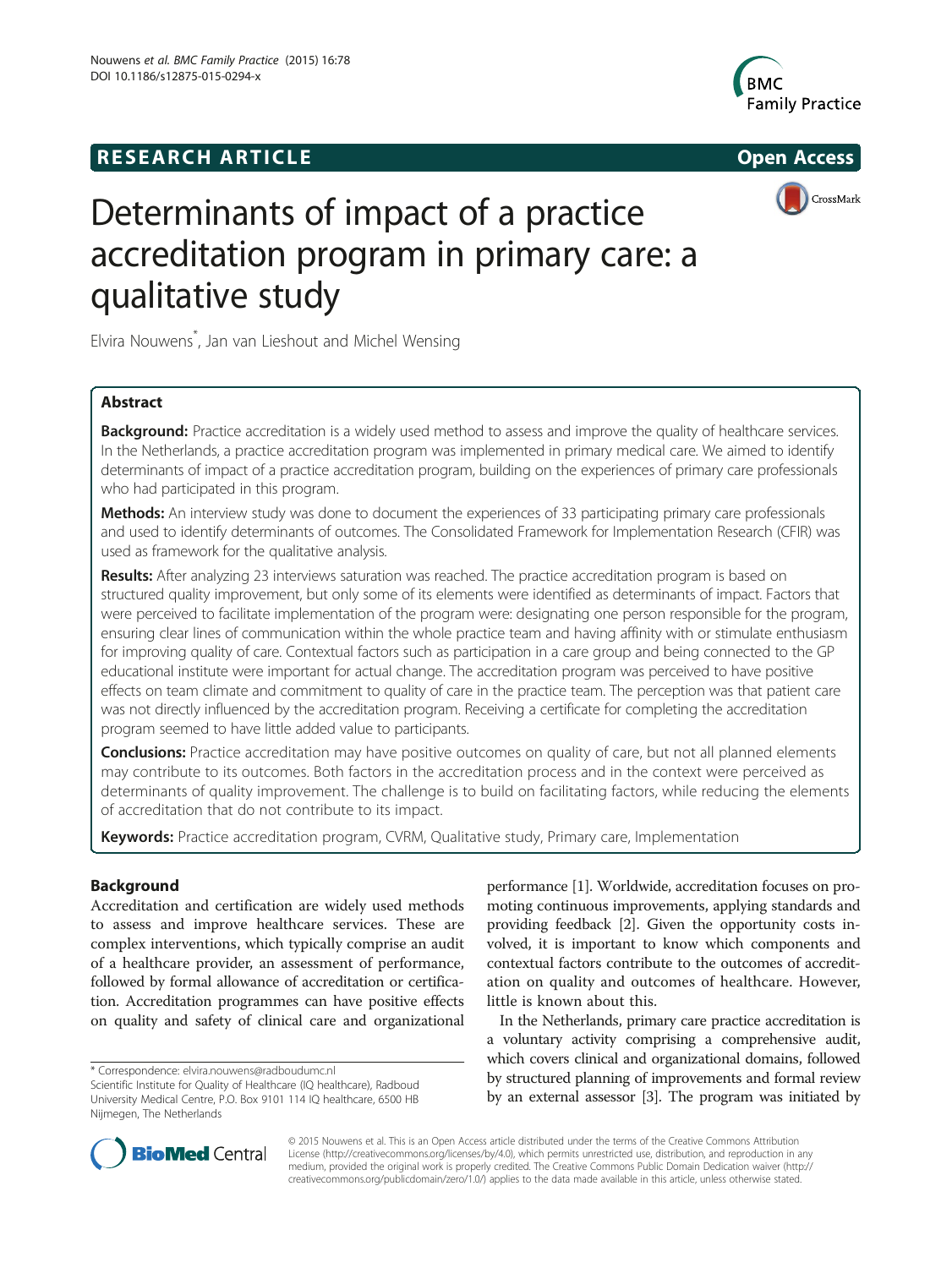the Dutch College of General Practitioners (DCGP) and is delivered by an independent organization (Netherlands Institute for Accreditation in Healthcare, NPA). While accreditation may serve several purposes, improvement of professional performance and practice organization are prominent among these in the Dutch program [[4](#page-7-0)–[6](#page-7-0)]. Previous research with respect to the Dutch practice accreditation program showed that general practitioners (GPs) were willing to assess their practice in order to improve the quality of care. Furthermore the practice accreditation program is used to obtain understanding of the practice organization in order to enhance the quality of care in the practice [[7\]](#page-7-0).

The aim of this study was to identify determinants of impact of the practice accreditation program, building on the experiences of primary care professionals who had participated in this program.

#### Methods

#### Study design

A qualitative study was conducted, which was linked to a cluster randomized trial of the practice accreditation program in the Netherlands [[8\]](#page-7-0). All participating practices participated in the practice accreditation program and all were invited for the qualitative study. We used semistructured interviews with participating primary care professionals to identify relevant factors. The Consolidated Framework for Implementation Research (CFIR) was used as framework for analysis [\[9](#page-7-0)].

The study was undertaken to identify determinants of impact of the practice accreditation program, building on the experiences of primary care professionals who had participated in accreditation program in primary care; therefore a qualitative method was appropriate.

#### Setting

The primary care practice accreditation program in the Netherlands has been offered on a voluntary basis since 2005. Practices have to comply to few minimum standards in order to be eligible for participation [\[10\]](#page-7-0). The practice accreditation program comprises, firstly, a comprehensive audit (using validated performance indicators) and written feedback to the practice, which covers a range of clinical domains (cardiovascular risk management (CVRM), diabetes mellitus (DM), asthma and COPD), practice management, and patient experiences. The feedback, which consists of a comparison with benchmarks of other primary care practices, is discussed with a trained observer in a feedback consultation with the whole practice team and helps to identify substandard performance domains. The second obligatory component, the planning of improvements in the practice according to the principles of quality management, are based on this feedback. The practice team may chose to rely on a trained consultant to develop an improvement plan. Participants who perform the procedure as planned are all accredited, so accreditation does not imply that a certain minimum score on performance indicators has been obtained. In the practice accreditation program validated instruments are used: VIP [\[11](#page-7-0)], clinical indicators [[7\]](#page-7-0) and Europep [\[12\]](#page-7-0). Participants receive a certification for the time period of one year which demonstrates (to the public) their involvement in continuous quality improvement. Every year the practice will be audited and every year new improvement plans have to be formulated which have to be approved by the auditor. The prolongation of the accreditation depends on having met the objectives of the improvement plans.

#### **Participants**

Participants in the study were team members of the primary care practice with a coordinating role in the implementation of the practice accreditation program in the primary care practice.

#### Interviews

One semi-structured interview with one team member per practice was conducted. All interviews were held by one person (EN), a health scientist and physiotherapist. All 41 practices included in the cluster randomized trial [[8\]](#page-7-0) were approached to participate in the interviews. An interview guide was used and was adjusted during the process of interviewing based on interim reviewing of the results. Interviews (by telephone due to feasibility) lasted approximately half an hour.

The interview guides were developed on the basis of literature [\[7\]](#page-7-0) and during several core-group meetings. Topics that guided the development of the interview were: reasons to participate in the practice accreditation program, consequences of participating in the program, preparation and implementation of improvement plans, incentives for quality improvement, dealing with feedback and the significance of participating in the accreditation program.

#### Data analysis

All interviews were audio-taped and transcribed verbatim. Interviews were repeatedly read and analyzed in an iterative approach by three researchers, who independently coded the transcripts of the interviews, followed by collaborative interpretation and consensus. We came to agreement after discussion.

Interview data were analyzed until saturation was reached, that is, no new codes were generated. A stepwise analytical approach was used [[13](#page-7-0)]. We provisionally coded all statements referring to program components or contextual factors which appeared to influence the impact. In a second stage, the codes were linked to the logical steps in practice accreditation (Fig. [1\)](#page-2-0). We then used the CFIR framework, which provides constructs from multiple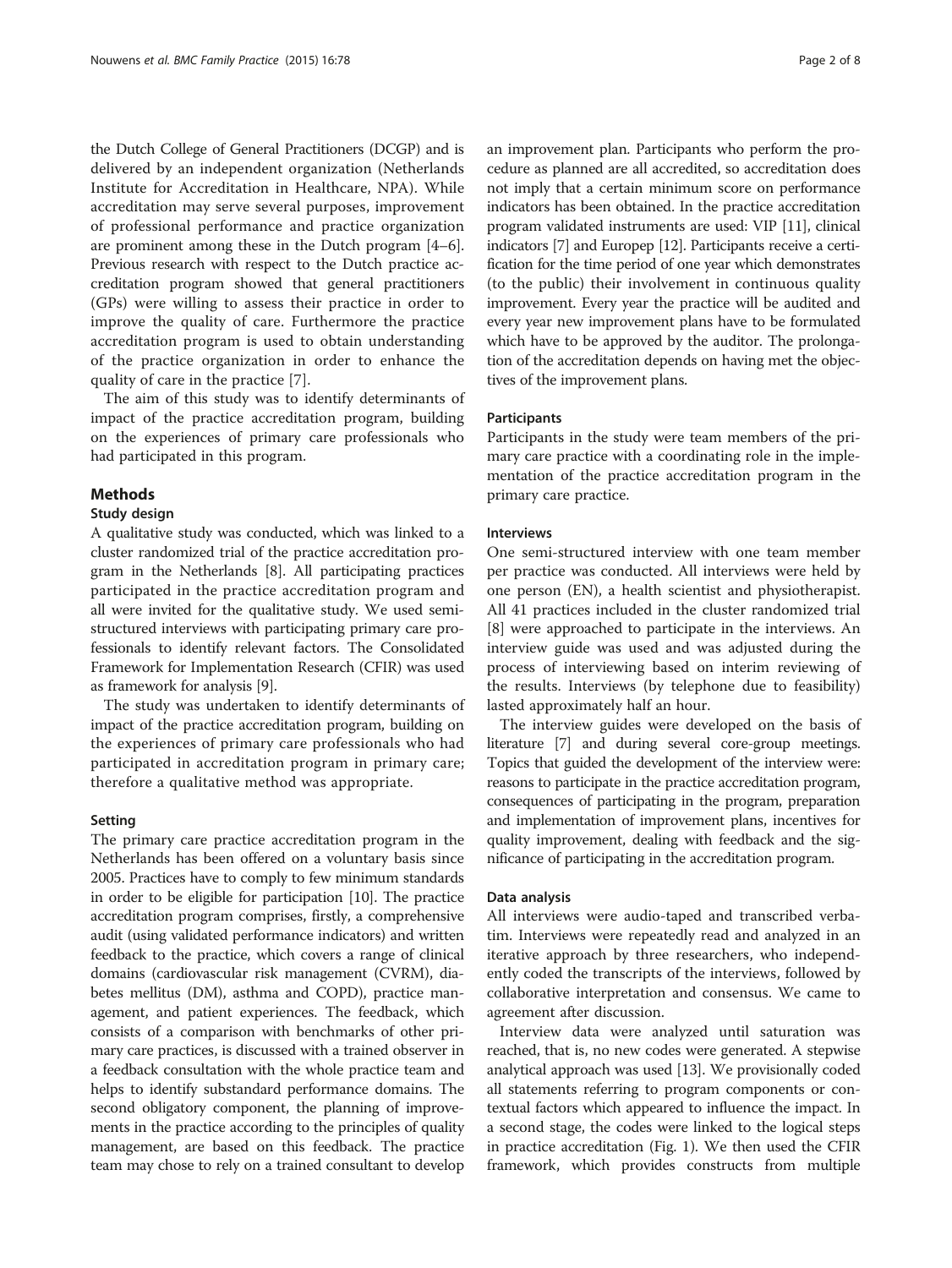<span id="page-2-0"></span>

domains for identifying potential influences on implementation of interventions [[9\]](#page-7-0), in a deductive analysis. The CFIR constructs are organized into five major domains and, as applies to this study, are: characteristics of the practice accreditation program (evidence strength and quality, relative advantage, adaptability, complexity, design quality and packaging, cost); the outer setting (patient needs and resources, cosmopolitanism, peer pressure, external policies and incentives); the inner setting; the process used to implement the program; characteristics of individuals involved (Additional file [1\)](#page-7-0) [\[9](#page-7-0)].

# Ethical approval and informed consent

The Medical Ethics committee Arnhem-Nijmegen waived approval for this trial after assessing the study protocol (file number 2008/258). Participants all consented to recording of the interviews. All data was coded and processed anonymously.

# Results

All 41 participating practices were invited for the interview study. Eight practices declined to participate in the study due to lack of time or sickness among staff. Therefore, interviews were held with 33 individuals in

the year 2012. Interviews lasted from 17 min until 46 min. Table 1 shows characteristics of the interviewed participants. After analyzing data of 23 interviews, saturation was reached. Eight interviews were analyzed and coded by all three authors, 15 interviews were coded by two of the authors (JvL, EN). The linking of codes to the logical steps in the practice accreditation program and to the CFIR framework was performed by all authors. The findings are reported regarding the five domains of CFIR and are supported by verbatim quotations from interviews.

| Table 1 Characteristics of interview participants |  |
|---------------------------------------------------|--|
|---------------------------------------------------|--|

| Team member                                 | 22 (96 %) GP               |
|---------------------------------------------|----------------------------|
|                                             | 1 (4 %) Practice assistant |
| Type of practice                            | 10 (44 %) Solo practices   |
|                                             | 7 (30 %) Duo practices     |
|                                             | 6 (26 %) Group practices   |
| Female                                      | 10 (44 %)                  |
| GP training practices                       | 20 (87 %)                  |
| Participating in care group concerning CVRM | 3(13%)                     |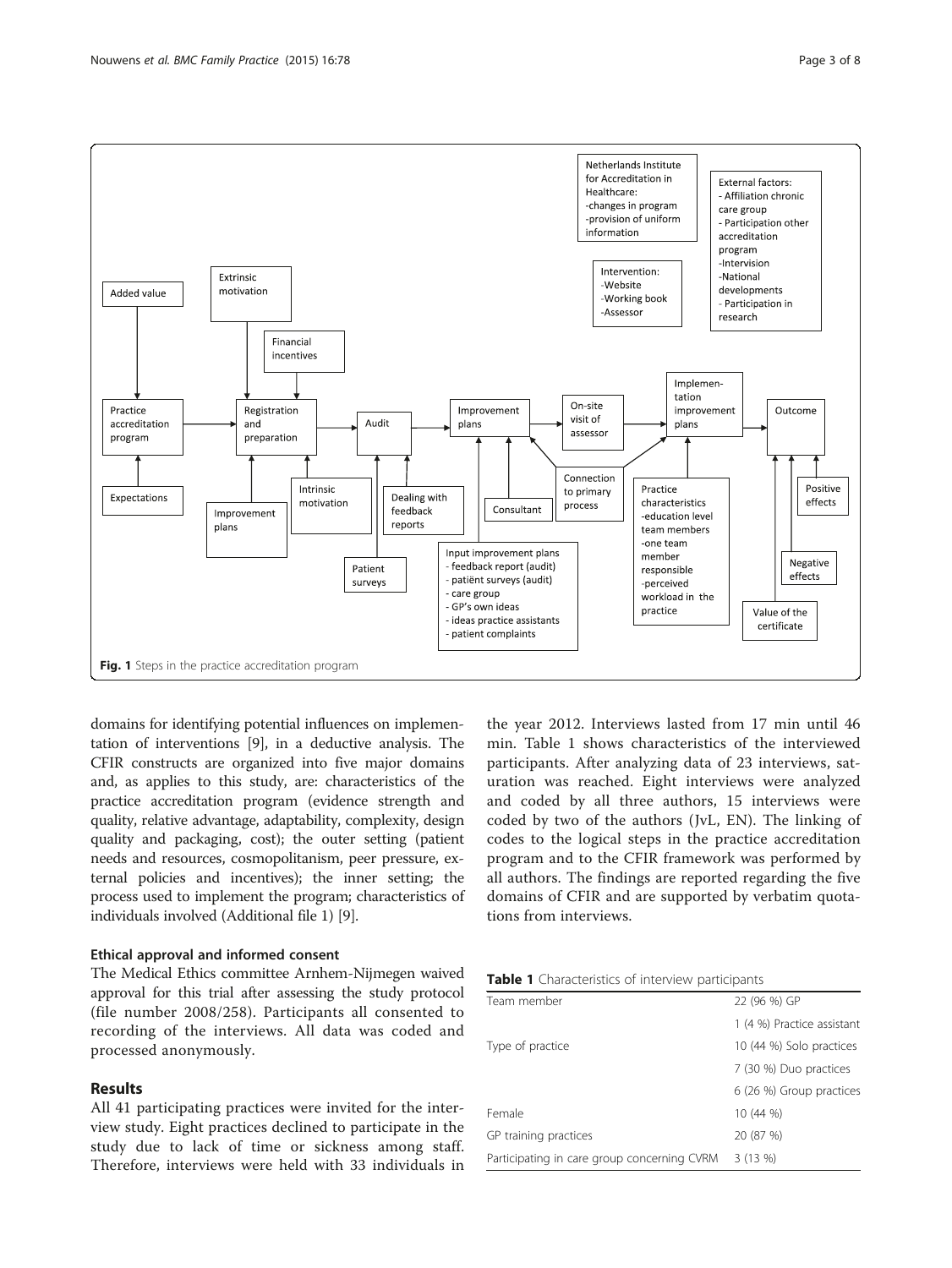# Views on intervention characteristics Intervention source

The practice accreditation program was externally developed by the DCGP [\[14\]](#page-7-0). Elements of the program corresponded with existing work processes, which was perceived as beneficial for implementation of the program.

## **Adaptability**

The adaptability of an intervention is the degree to which the intervention can be tailored to the needs of the organization. A core component in the practice accreditation program is developing improvement plans on four chronic conditions mostly treated in general practice. These plans are tailor-made, using the feedback reports to guide their focus, and therefore be consistent with the needs of the practice. The program did provide additional support for developing and implementing improvement plans, which is important in applying elements of quality improvement. However, some participants experienced there was no possibility to implement their own priorities using improvement plans.

'What we disliked was that we were obliged to make a plan on the four most common chronic diseases, you have to do this, you have to do that. When you indicate you have other priorities for the improvement plans, you still have to implement a plan on topics they have made mandatory. That felt annoying sometimes.' (respondent 13)

## **Complexity**

The first step in the practice accreditation program is collecting patient related data on four chronic diseases. Many participants experienced this as the most timeconsuming and difficult step of the program. Furthermore, other elements of the program such as developing improvement plans and implementing these plans were experienced as a heavy burden as these are supplementary tasks in addition to daily practice.

'General practitioners prefer to do the things they enjoy, this (the practice accreditation program) takes a lot of extra time and workload.'(respondent 13)

# Design quality and packaging

The intervention consisted of a workbook, a supporting website and the obligation to contract a trained consultant to assist the practice through all steps of the program. Another component is the practice visit of an assessor to assess improvement plans and minimum standards. Practices in this study were in general not content with the supporting website which was found unclear and slow. Experiences with the assistance of the consultant varied. Furthermore there was a lack of consistency in assessment methods of assessors which caused confusion on how to interpret and execute the program.

#### Cost

All respondents expressed their dissatisfaction with the high costs of the intervention. Furthermore they questioned the benefits of the program, in particular in relation to the costs.

'We think it is a lot of work that has to be done, making improvement plans, evaluating the plans, it takes a disproportionate amount of time actually.' (respondent 26)

'I have to pay a considerable amount of money to do all kinds of things that I also would do without paying the money.' (respondent 13)

# Views on the outer setting Patient needs and resources

In the practice accreditation program participants are obliged to conduct a patient satisfaction survey. Based on these outcomes several participants defined the aims of their improvement plans so that the needs of patients could be met.

'We used results from the patient survey to inspire us in choosing a topic for the improvement plans for this year. There were especially complaints regarding privacy.' (respondent 26)

However, participants perceived that patient care was not directly influenced by the accreditation program as the program had no direct influence on patient-caregiver interactions.

#### Cosmopolitanism

All practices in the study were affiliated with a chronic care group. In addition to the practice accreditation program, participants in the study mentioned participation in a chronic care group as a contextual factor that positively influenced the quality of the care they provided. Some of the practices were, as training practices, connected to an institute for vocational training of GPs. Peer review meetings for GPs working in training practices appeared to be a positive influence on their attitude towards quality improvement.

#### External policy and incentives

The most important extrinsic reasons to participate in the program were a financial stimulus for GP training practices and the requirement of insurance companies to demonstrate how quality is managed within the practice. Participation in research projects, nationally organized projects (on registration behavior) and participation in other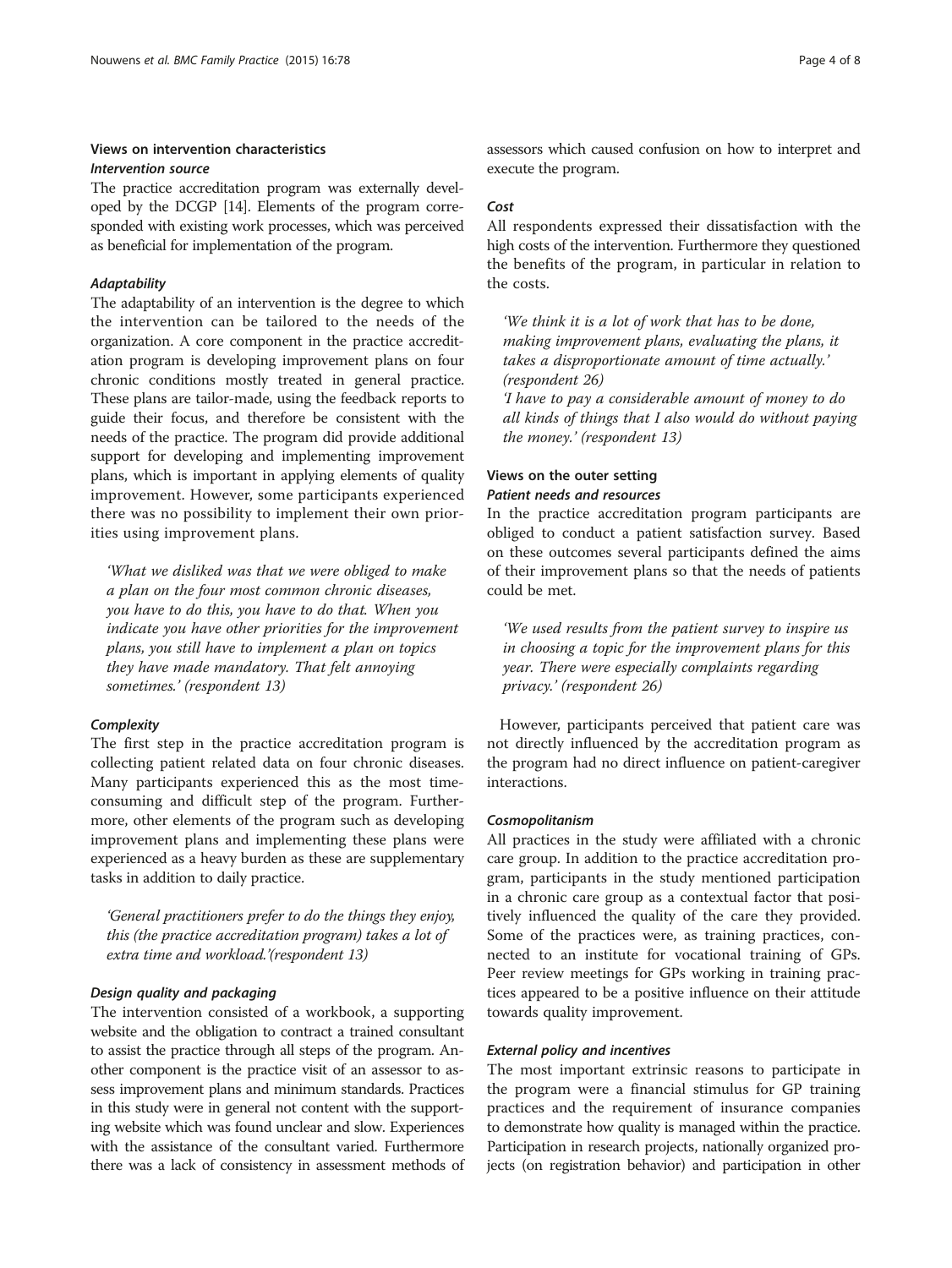certification programs all provided a positive influence on implementation of the program.

'One of our staff members was appointed for several hours a week to focus specifically on quality work. Not only for the practice accreditation program but also for the other certification program we participate in. These are preparations to ensure the whole team is involved in the process.' (respondent 44)

# Views on the inner setting Structural characteristics

In small practice organizations, lines of communication were clear which is beneficial for the implementation of the practice accreditation program. However in solopractices all tasks concerning the program had to be performed by one person. Furthermore, when a practice lost staff members due to illness or resignation, there was no priority for the program and it also implied the loss of knowledge about the program.

'Well, when you lose staff members because of resignation or illness, it causes major problems. First priority is to keep the practice running and then there is no time left to spend on tasks concerning the practice accreditation program.' (respondent 46)

The age of general practitioners was mentioned as a factor associated with the enthusiasm with which the program was accepted for implementation.

'I think it's a generational thing. I have the feeling older GPs consider it more difficult to work according to the practice accreditation program than younger GPs.' (respondent 15)

#### Networks and communication

The practice accreditation program requires the involvement of the whole team. Therefore it is advised to organize structural team meetings to evaluate the progress of improvement plans. Participants experienced implementation of the program as more effective when indeed all members of the team were involved and processes were structurally evaluated in team meetings.

# **Culture**

The majority of participants in this study had affinity with improving the quality of care they provided, prior to participating in the program, which benefits implementation. Furthermore participants mentioned that the motivation and education level of team members was of influence on the implementation of the program.

'I think we have team members with a critical attitude. All our assistants have a bachelors degree, which is uncommon.' (respondent 34)

# Implementation climate

The degree of motivation regarding implementation of the program may be dependent on the function of the staff members. Some GP assistants experienced the program as a burden while practice nurses had no difficulties implementing the program. Furthermore, in some practices not all GPs believed the program is beneficial and were therefore less motivated to implement the program.

# Views on the characteristics of individuals Knowledge and beliefs about the intervention

Participants started with the program while it provides support when improving quality of care in the practice:

'We wanted to be more conscious of the quality of care we provide and we wanted to reveal our blind spots. The most important reason to participate in the program was to improve the quality of care we provide.' (respondent 24)

# Self-efficacy

The program provided tools to work systematically:

'I often started new things (new procedures) without completing them. The advantage of the accreditation program is that it forces me to complement the circles to implement new approaches in a constructive manner.' (respondent 22)

# Individual stage of change

In the initial stages of the program participants required more assistance from the consultant than in later stages of the program. They then became more accustomed to working according to a quality cycle and the program was more integrated in daily practice.

#### Other personal attributes

Some participants were motivated to participate in the practice accreditation program because they were also employed in another function relating to quality of care.

# Views on the process of change Planning

Most participants made no preparations before they volunteered to participate in the program. The practice accreditation program consists of various elements (Fig. [1](#page-2-0)). Practices in the program started with collecting patient related data to four chronic diseases (COPD, DM, CVRM, Asthma). Particularly this element was very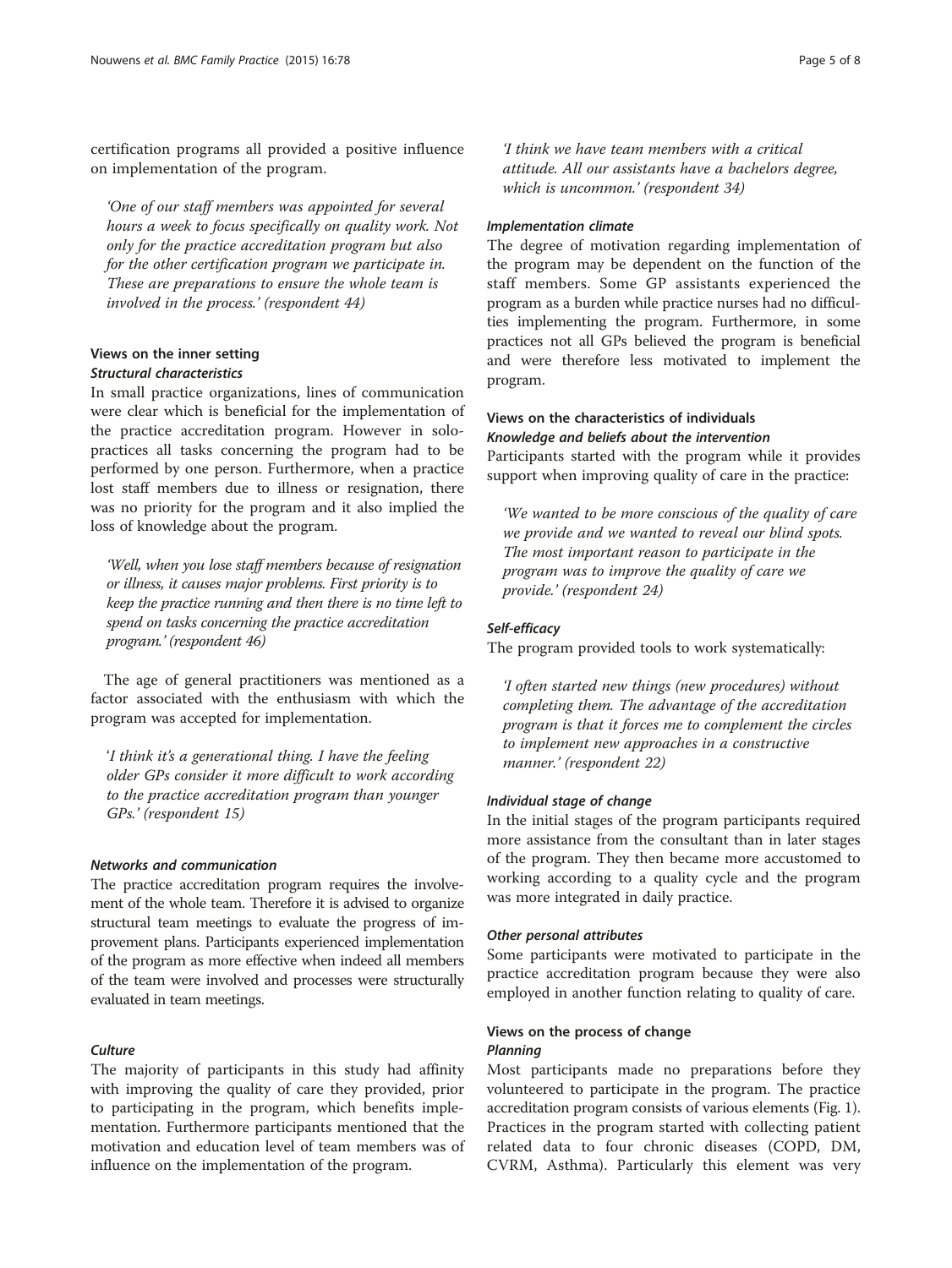time-consuming and led to barriers for some participants due to computer related problems.

'I'm no computer expert, I need help with that and I think that also applies to some of my colleagues'. (Respondent 38)

Based on the data on four chronic diseases practices receive a feedback report with benchmarks which provides insight into their medical practice. This information was considered to be important however it had little influence on improvement plans. A possible reason is it is difficult to adequately reflect on the outcomes.

'It (the feedback report) shows the benefits of my efforts and indicates in what areas I should plan improvements. It is very difficult to reflect on the feedback reports sufficiently. I have to spend time to study it, to think about it and reflect on it. You should be able to discuss it with your team. The rush of daily practice leaves no time for this and that is very unfortunate.' (Respondent 44)

However, some participants considered the feedback report of minor importance.

'No, we do not look into it that much. This is our practice and we manage it in our own way.' (Respondent 29)

Another element of the practice accreditation program was the formulation of improvement plans. These plans were in general drafted and implemented by all team members. The practice consultant provided useful feedback on the plans in the first year of the program. However, the subject of improvement plans can be determined to a certain extent only.

'I have to come up with three new plans for this year. You have to be careful you don't make up things only because the auditor is coming.' (Respondent 45)

Visitation of an assessor is the next element of the practice accreditation program. During this visit the assessor audits the practice. Results of the audit seem to depend on which assessor visits the practice.

'I have noticed over time that the assessors all have different backgrounds. They assess the practice in a non-similar manner. The things that are important differ for various assessors.' (Respondent 34)

# Engaging

Some of the partners of the GPs were team member of the practice team. This appeared to be a highly stimulating factor in implementation of the program.

'As the manager I have the time to perform accreditation-related tasks. So I took the initiative, otherwise it would not have been a success. We talk about it over dinner, so to speak, so the reflection process is already started. And then at one point I nag that he really has to write those plans, and then he picks up the voice recorder and begins.' (Respondent 29)

When starting with the program some participants expanded responsibilities of other team members for the purpose of guiding the implementation of the program.

'One of our assistants had just finished a management training, that was our benefit. We appointed her as coordinator of the practice accreditation program.' (Respondent 40)

#### **Executing**

Every year the practice is audited by an auditor who assesses the objectives of implemented improvement plans and approves new improvement plans. This annual visit is for most participants an important motivator for continuous quality improvement and to keep implementation of improvement plans on the practice agenda.

# Reflecting and evaluating

Quantitative feedback about the progress of implementation of the program was provided by feedback reports at the start of the program. It is required for practices to define their improvement plans with a measurable goal. After a year they have to provide evidence that goals have been achieved. Furthermore team meetings were regularly held, as required by the practice accreditation program, to monitor progress of implementation.

As a result of participation in the program, team members were more motivated in performing their work and their responsibility increased as a consequence of participation in the program. Overall a better team spirit emerged.

'Very often issues are not mentioned because it is difficult to give one another feedback. Now we succeeded in establishing a safe work environment where we can provide each other feedback in a constructive manner.' (respondent 40)

# **Discussion**

The aim of this study was to identify determinants of impact of the practice accreditation program, building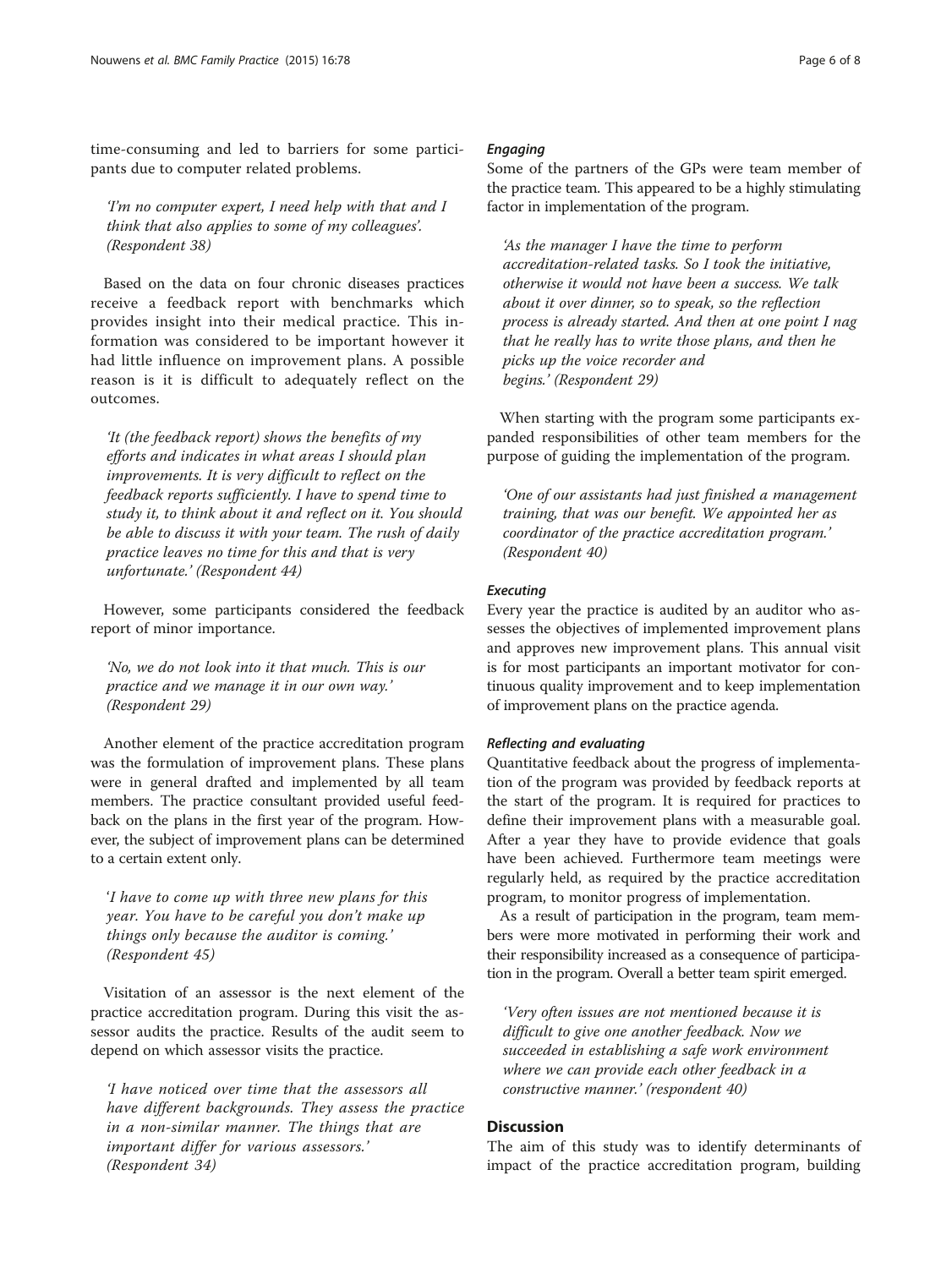on the experiences of primary care professionals who had participated in a practice accreditation program in primary care. The presence of a team member who has the specific responsibility for the program, appeared to be a stimulating factor. The practice accreditation program had positive effects on team climate and caused more sense of responsibility for quality of care among all team members. Health care professionals perceived no direct influence by the accreditation program on patient care. Audit and feedback is a crucial element of the accreditation program, however choices for improvement plans were rarely based on feedback reports. Receiving a certificate for completing the accreditation program seemed to have little value to participants.

As shown in a Cochrane review [\[15\]](#page-7-0) audit and feedback leads to variable and overall modest improvements in professional practice. The effectiveness seems to depend on baseline performance and on how feedback is exactly provided. Knowledge gaps remain regarding when audit and feedback will work best and why [[16](#page-7-0)]. Feedback is more effective when accompanied by both explicit goals and an action plan. However, results in this study show that feedback is not necessarily used when making improvement plans, because practices have ideas in advance on what to improve regardless of the outcomes of feedback. Furthermore, external factors, such as participation in chronic care groups, appear to have more important impact on the implementation of new or improved procedures in the practice than audit and feedback. As shown in this study, participants experienced that patient care was not directly influenced by the accreditation program, it is therefore recommended that improvement plans should be focussed more on improvement of outcome measures.

In this study staff responsibility for quality was identified as an important implementation facilitator, which was also demonstrated in a previous study [[17](#page-7-0)]. Similar to previous studies in hospital-settings [\[18\]](#page-7-0), this study in primary care demonstrates contrasting professional attitudes towards accreditation programs; a possible explanation for this may be the age of the professional [[19](#page-7-0)]. The program results in better organizational performance and it provides a guide to external stakeholders illustrating how quality is managed within the practice. However critical perspectives are that the program is bureaucratic, time consuming and adds little value to patient care because of its focus on administrative processes. Furthermore there is a perceived lack of consistency among assessors.

As a response to this and other evaluations, the Netherlands Institute for Accreditation in Healthcare has adjusted the practice accreditation program to make implementation more feasible and flexible. Data collection has been spread over different years, improvement plans can be documented in a more flexible way, and the use of external advisors is optional. New evaluation is required to examine the impact of these changes on feasibility and outcomes.

#### Strengths and limitations of the study

The strength of this study lies in the qualitative approach which gives us more information on the working elements of the practice accreditation program. The CFIR framework was used to organize the data in this study. All domains described in the CFIR were represented in the results. As the CFIR framework was only used in the last stage of coding, the risk of overlooking material that does not fit in the constructs, was small. General practices in this study all voluntarily applied for the practice accreditation program and subsequently they voluntarily participated in this study. This could imply that participants included in this study had a more than average affinity with quality of care and were motivated to change. Therefore it is recommended to conduct further research in the late majority population. In this study only the quality coordinators of the practices were approached for participation. A focus group study with all team members of the practice could have resulted in additional outcomes to provide more understanding of mechanisms of action regarding implementation of the program. Furthermore, the data collection method we choose might have been inadequate as with face-to-face interviews more in-depth and nuanced data can be collected.

This study contributes to the body of knowledge on determinants of impact of a practice accreditation program implemented in general practice. Determinants perceived of importance in this study have to be further explored in future research. However, the results of this study provide feasible, ready to use suggestions, and therefore can be relevant for general practice teams, practice managers and policymakers. An example of such a ready to use suggestion is: designate one responsible team member, to facilitate the implementation of a practice accreditation program.

Consistent with results from this study, previous research has shown that accreditation results in improved teamwork, improved access to care, increased awareness of patient safety, improved practice systems and care processes and improved quality of care [\[19\]](#page-7-0). Nevertheless, not all planned elements of accreditation appeared to contribute to its outcomes, so there may be room for improving efficiency of the program. As shown in this study, elements that were perceived to facilitate implementation of the program were; designating one person responsible for the program, ensuring clear lines of communication within the whole practice team, and having affinity with or stimulate enthusiasm for improving quality of care. Furthermore, contextual factors such as participation in a care group and being connected to the GP educational institute were important for practice change.